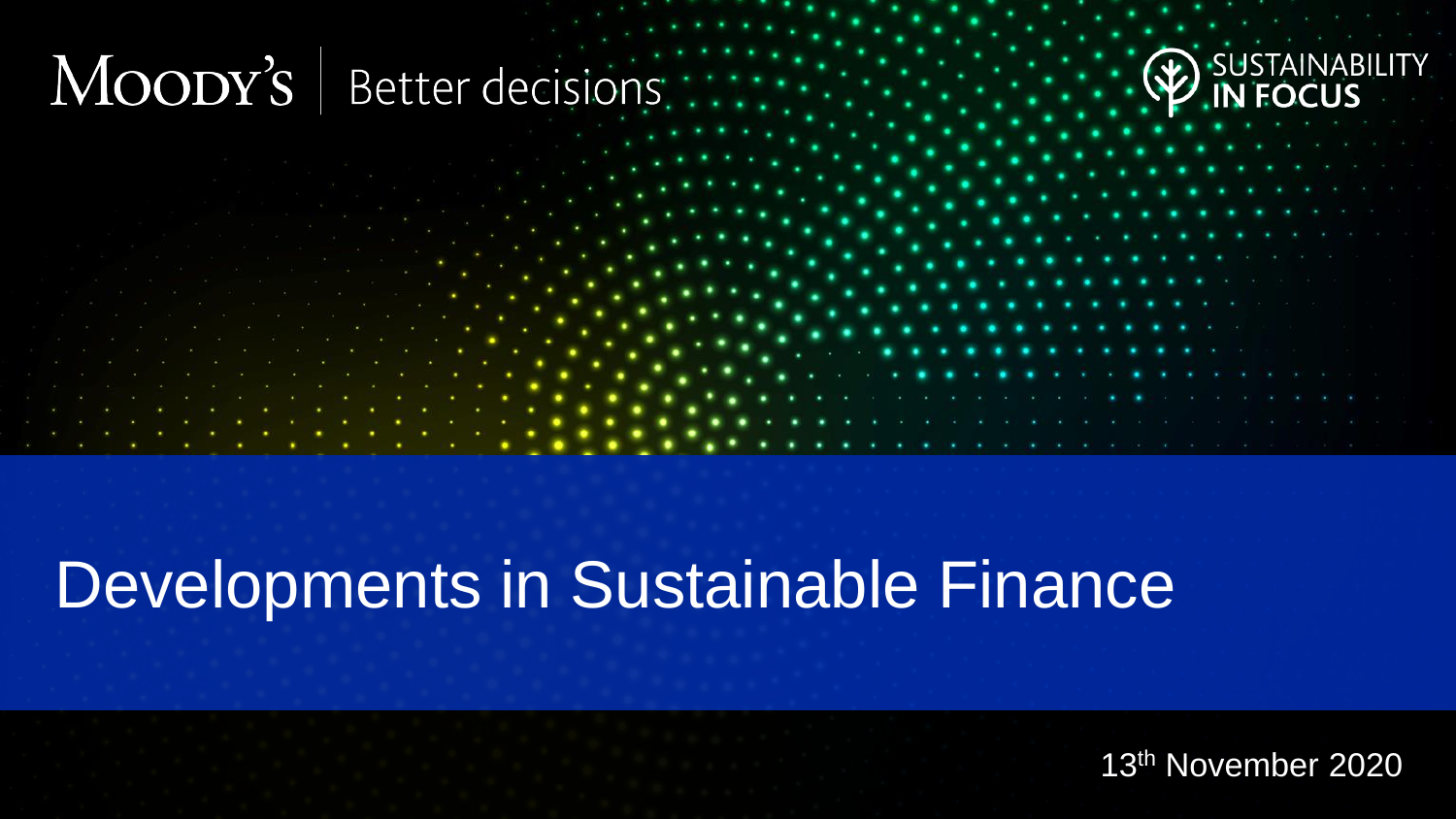### **Introduction**

Martina Macpherson, SVP Strategic ESG Engagement, Moody's



#### **Martina N. Macpherson, FICRS**

• **SVP Strategic ESG Engagement, Moody's**

- **President, Network for Sustainable Financial Markets**
- **Visiting Fellow, Henley Business School, UK**
- **Guest Lecturer, University of Zurich, CHF**

Martina Macpherson is Senior Vice President, Strategic ESG Engagement, at Moody's, and President of the Network for Sustainable Financial Markets.

Martina has held a number of ESG and innovation leadership roles including Head of ESG Index Products at S&P DJI, Managing Director of Sustainable Investments Partners Ltd. and Vice President of ESG Solutions at MSCI.

She has been working in the ESG, index and asset management industry for almost 20 years and has been a member of multiple sustainable finance associations and policy working groups at UK, EU and at an international level.

Currently, Martina is part of the The City UK's Sustainable Finance Working Group, the UNGC SDG Taskforce, ICMA's Bond Technical Expert Groups, and Enterprise Data Management's Working Group on ESG Data, Innovation, Technology and Metrics. She co-authored a range of ESG and Fintech books, including "The AI Book" (2020).

Martina is a visiting fellow in sustainable finance at University of Zurich and Henley Business School. She has an MBA certificate in finance and business from LSBF / UK, and a MA in Law and Human Sciences from University of Frankfurt in Germany. She is a doctoral fellow of the Institute of Certified Risk Management Professionals UK, a fellow member of the ICRS, and an alumni of the German National Academic Foundation.

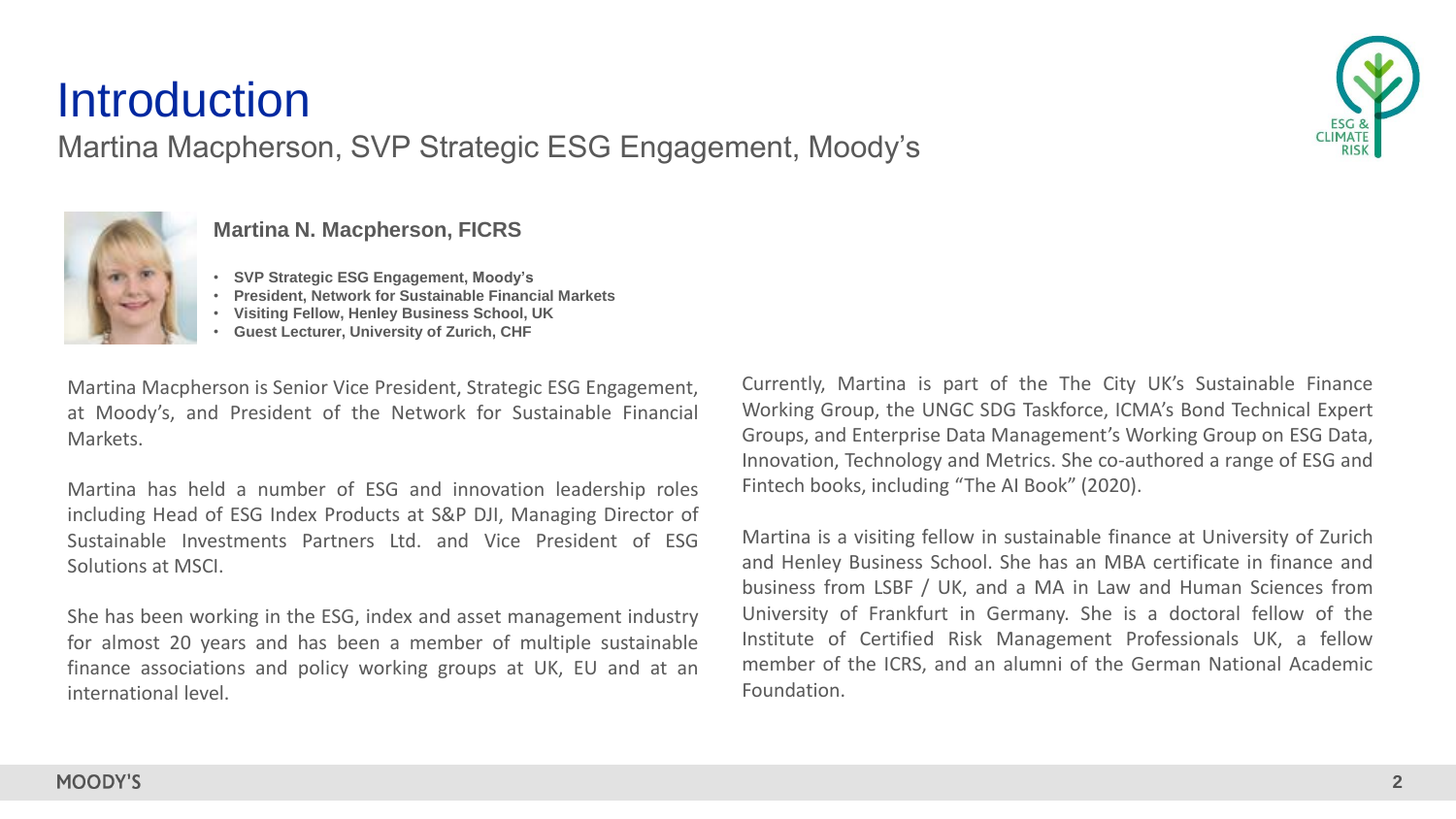## Sustainable bonds summary H1 2020

Record volumes in the second quarter 2020





Sources: Climate Bonds Initiative, Dealogic and Moody's Investors Service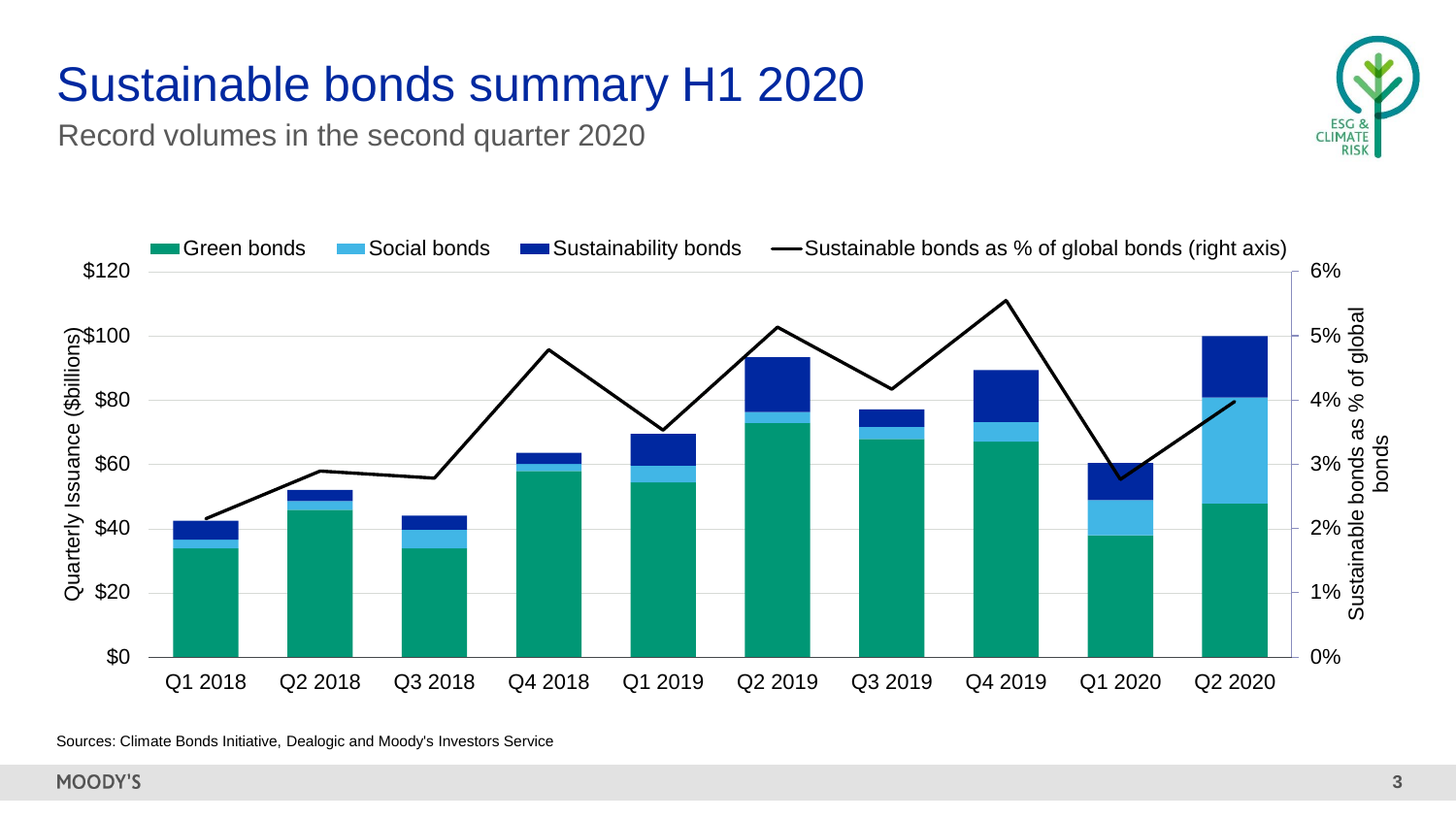## Sustainability-linked loans and green loans

Strong momentum in a nascent market





Sources: Dealogic and Moody's Investors Service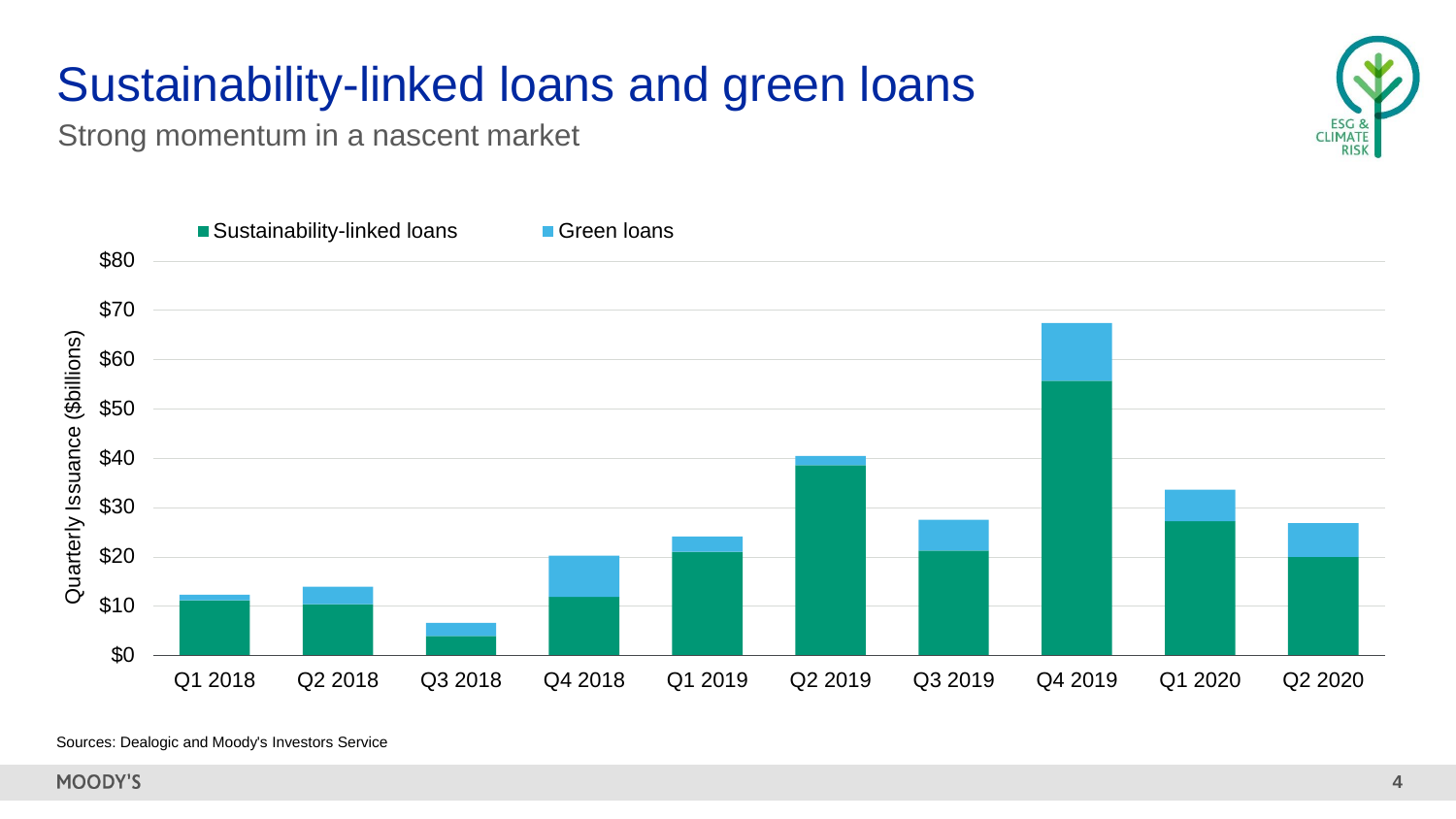### Moody's ESG

#### Standalone and integrated ESG Solutions

**ESG integration into credit ratings** 

and separate risk management solutions

**RISK MANAGEMENT** 

Moody's

» Climate change risk

» Green stress testing

 $\bullet$  Integration with credit

data and analytics

Commercial real

modelling and

scenarios

estate

**ANALYTICS** 

SOLUTIONS

**Stand-alone ESG, Sustainable Finance, and Climate Risk solutions** 

| <b>ESG ANALYTICS</b><br>үкжөн                                                                     | CLIMATE RISK<br>SOLUTIONS<br>Four Twenty Seven                                                            | <b>CREDIT RATINGS</b><br>Moody's<br><b>INVESTORS SERVICE</b>                                                                                                                                                                                                |
|---------------------------------------------------------------------------------------------------|-----------------------------------------------------------------------------------------------------------|-------------------------------------------------------------------------------------------------------------------------------------------------------------------------------------------------------------------------------------------------------------|
| Data, scores<br>and tools<br>Serve demand for<br>both 'values' and<br>'materiality'<br>assessment | Data, models<br>and scores.<br>Systematic<br>χý,<br>evaluation of<br>climate change<br>and physical risks | More transparent<br>Integration of ESG<br>and climate change<br>risk assessment<br>into credit analysis<br>» Supporting<br>relevance and<br>credibility of ratings<br>in today's markets<br>» Using own tools,<br>Vigeo Eiris and 427<br>data and analytics |
|                                                                                                   | <b>Data and Analytics Feed</b>                                                                            |                                                                                                                                                                                                                                                             |

Source: Moody's Corporation, 2020

MOODY'S

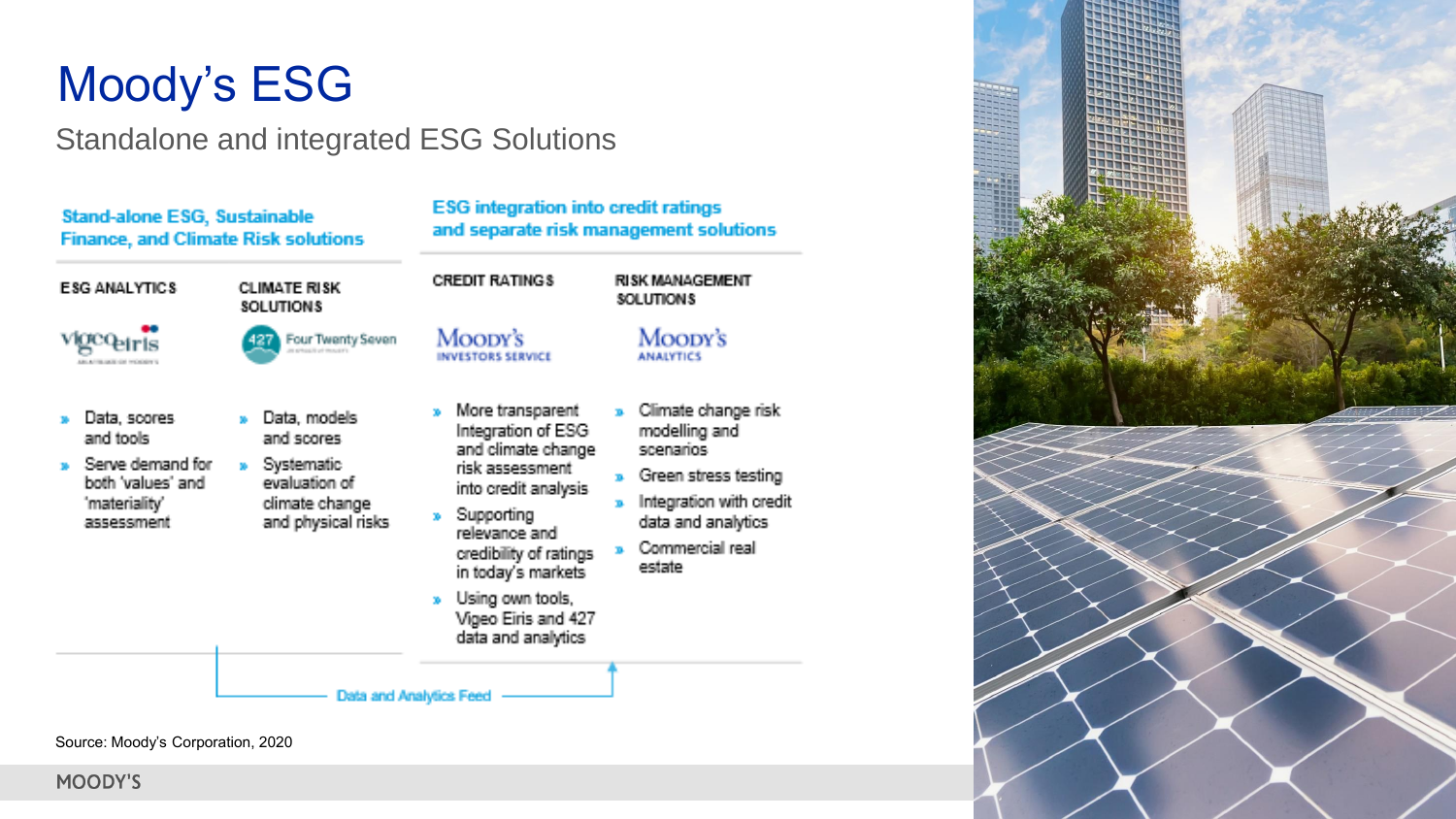#### MOODY'S Better decisions.

Martina Macpherson SVP-Strategic ESG Engagement Moody's ESG Solutions Group martina.macpherson@moodys.com

moodys.com